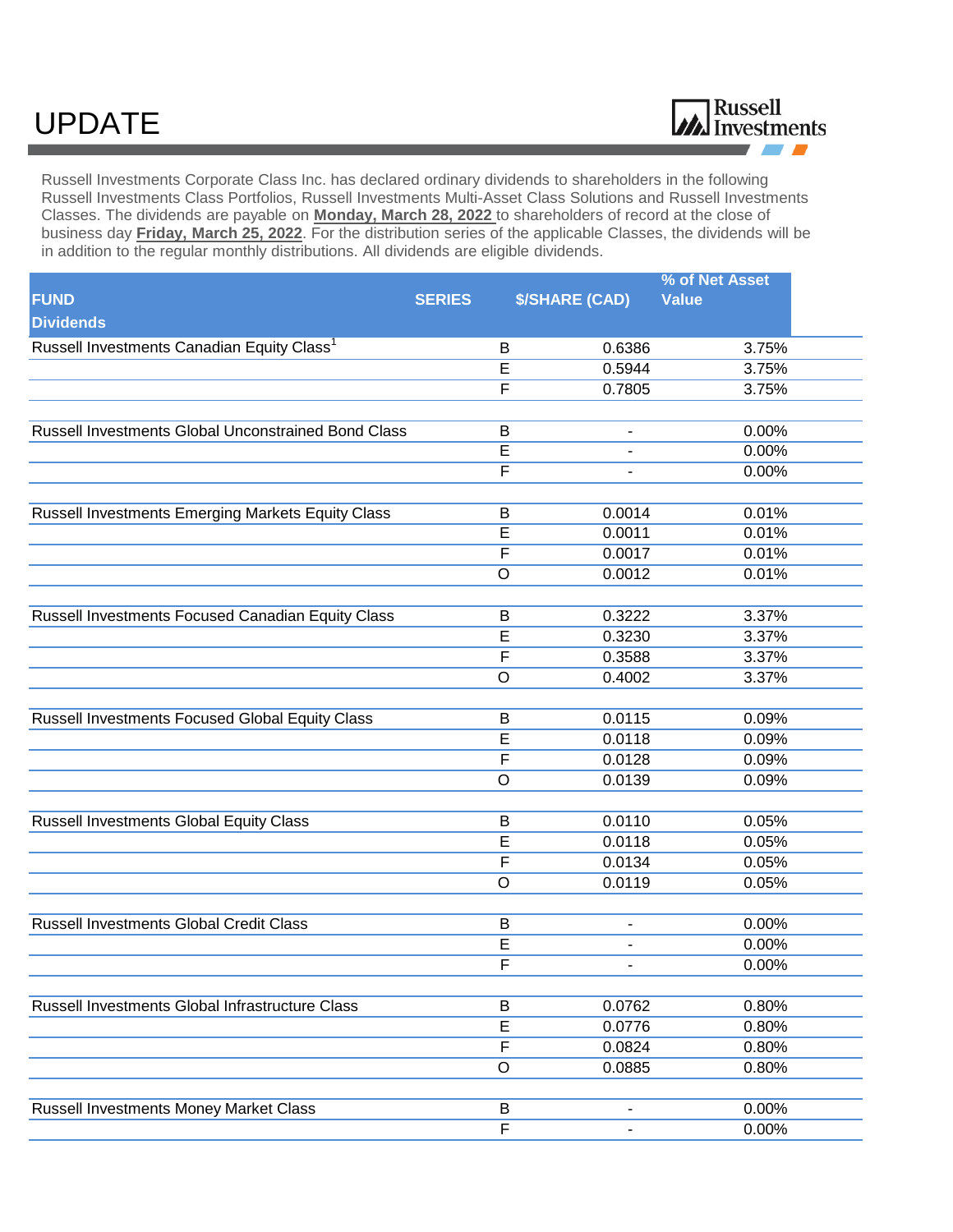| <b>FUND</b><br><b>Dividends</b>                      | <b>SERIES</b>               | <b>\$/SHARE (CAD)</b>        | % of Net Asset<br><b>Value</b> |            |
|------------------------------------------------------|-----------------------------|------------------------------|--------------------------------|------------|
| Russell Investments Overseas Equity Class            | B                           | 0.0063                       | 0.04%                          |            |
|                                                      | E                           | 0.0066                       | 0.04%                          |            |
|                                                      | $\overline{F}$              | 0.0077                       | 0.04%                          |            |
|                                                      | $\circ$                     | 0.0073                       | 0.04%                          |            |
|                                                      |                             |                              |                                |            |
| Russell Investments Global Smaller Companies Class   | B                           | 0.0120                       | 0.09%                          |            |
|                                                      | $\overline{E}$              | 0.0124                       | 0.09%                          |            |
|                                                      | $\overline{F}$              | 0.0136                       | 0.09%                          |            |
|                                                      | $\circ$                     | 0.0144                       | 0.09%                          |            |
|                                                      |                             |                              |                                |            |
| Multi-Asset Growth Strategy Class                    | $\sf B$                     | 0.0589                       | 0.31%                          |            |
|                                                      | E                           | 0.0508                       | 0.31%                          |            |
|                                                      | F                           | 0.0703                       | 0.31%                          |            |
|                                                      | $\circ$                     | 0.0401                       | 0.31%                          |            |
|                                                      | $B-5$                       | 0.0267                       | 0.31%                          |            |
|                                                      | $F-5$                       | 0.0286                       | 0.31%                          |            |
|                                                      |                             |                              |                                |            |
| Russell Investments Canadian Dividend Class          | B                           | $\qquad \qquad \blacksquare$ | 0.00%                          |            |
|                                                      | $\overline{E}$              |                              | 0.00%                          |            |
|                                                      | F                           |                              | 0.00%                          |            |
|                                                      | $\circ$                     |                              | 0.00%                          |            |
|                                                      | US Dollar Hedged Series B   |                              | 0.00%                          | <b>USD</b> |
|                                                      |                             |                              |                                |            |
| Russell Investments Diversified Monthly Income Class | B                           | 0.0870                       | 0.50%                          |            |
|                                                      | E                           | 0.0848                       | 0.50%                          |            |
|                                                      | F                           | 0.1005                       | 0.50%                          |            |
|                                                      | $\circ$                     | 0.0816                       | 0.50%                          |            |
|                                                      | $B-5$                       | 0.3323                       | 0.50%                          |            |
|                                                      | $B-7$                       | 0.2517                       | 0.50%                          |            |
|                                                      | $E-5$                       | 0.0460                       | 0.50%                          |            |
|                                                      | $E-7$                       | 0.0355                       | 0.50%                          |            |
|                                                      | $F-5$                       | 0.3907                       | 0.50%                          |            |
|                                                      | $F - 7$                     | 0.2931                       | 0.50%                          |            |
|                                                      | $O-7$                       | 0.3098                       | 0.50%                          |            |
|                                                      | US Dollar Hedged Series B-5 | 0.0359                       | 0.50%                          | <b>USD</b> |
|                                                      | US Dollar Hedged Series F-5 | 0.0384                       | 0.50%                          | <b>USD</b> |
|                                                      |                             |                              |                                |            |
| Russell Investments Fixed Income Class               | $\sf B$                     | $\overline{\phantom{0}}$     | 0.00%                          |            |
|                                                      | E                           |                              | 0.00%                          |            |
|                                                      | F                           |                              | 0.00%                          |            |
|                                                      | $\overline{O}$              |                              | 0.00%                          |            |
|                                                      | $B-3$                       | $\qquad \qquad \blacksquare$ | 0.00%                          |            |
|                                                      | $B-5$                       | -                            | 0.00%                          |            |
|                                                      | $E-3$                       | ٠                            | 0.00%                          |            |
|                                                      | $E-5$                       |                              | 0.00%                          |            |
|                                                      | $F-3$                       |                              | 0.00%                          |            |
|                                                      | $F-5$                       |                              | 0.00%                          |            |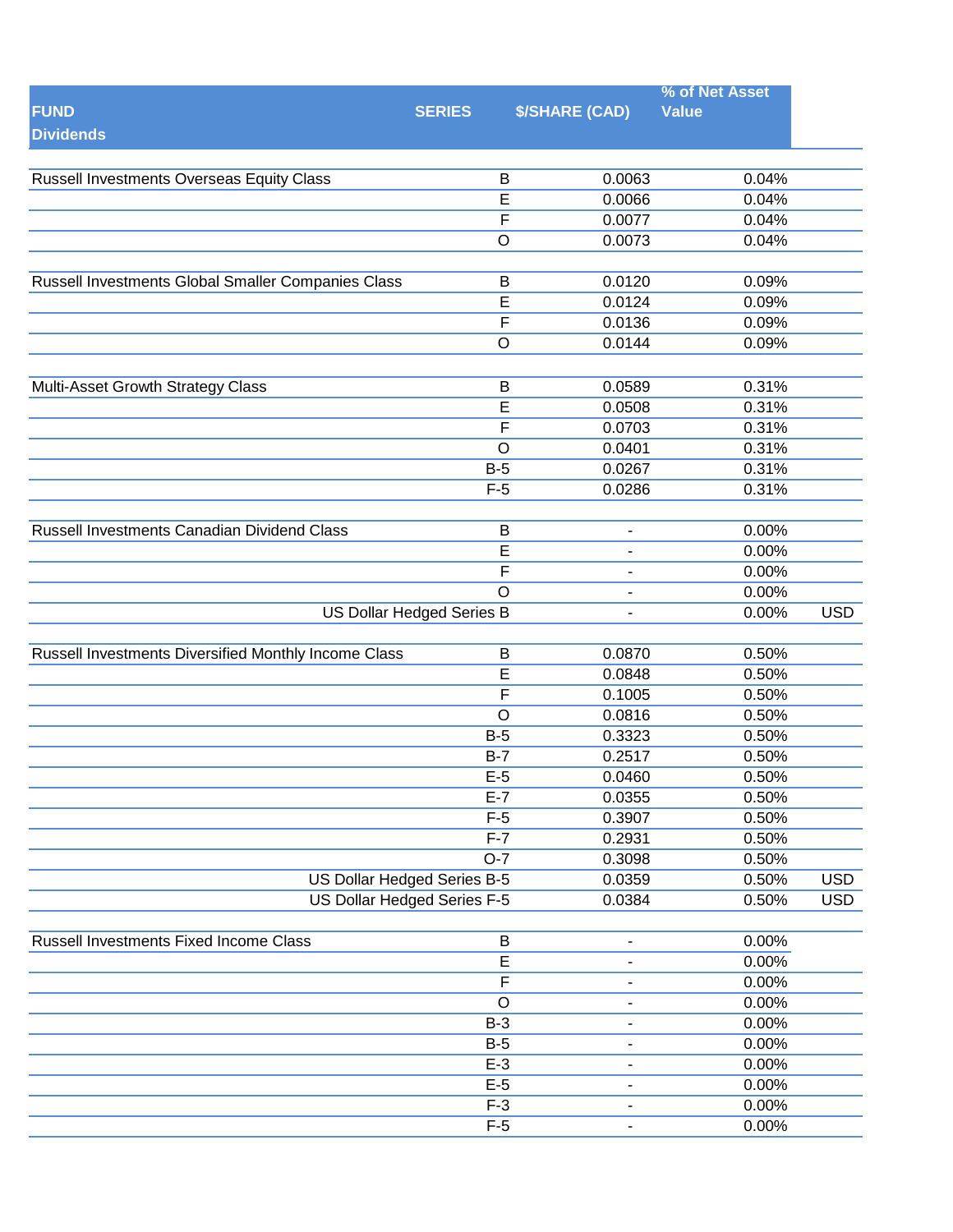| <b>\$/SHARE (CAD)</b><br><b>SERIES</b><br><b>Value</b><br><b>Dividends</b><br><b>USD</b><br>US Dollar Hedged Series B<br>0.00%<br><b>US Dollar Hedged Series F</b><br><b>USD</b><br>0.00%<br>Russell Investments Focused US Equity Class<br>B<br>0.0087<br>0.04%<br>$\overline{\mathsf{E}}$<br>0.04%<br>0.0090<br>F<br>0.04%<br>0.0099<br>$\circ$<br>0.0096<br>0.04%<br><b>CDN Dollar Hedged Series B</b><br>0.0040<br>0.04%<br>CDN Dollar Hedged Series F<br>0.04%<br>0.0043<br>0.33%<br>Russell Investments Income Essentials Class<br>B<br>0.0507<br>E<br>0.0486<br>0.33%<br>$\overline{F}$<br>0.0588<br>0.33%<br>$\circ$<br>0.0488<br>0.33%<br>$B-5$<br>0.1950<br>0.33%<br>0.1694<br>$B-6$<br>0.33%<br>0.1475<br>0.33%<br>$B-7$<br>$E-6$<br>0.0235<br>0.33%<br>$E-5$<br>0.0267<br>0.33%<br>0.33%<br>$E-7$<br>0.0204<br>$F-5$<br>0.2268<br>0.33%<br>$F-6$<br>0.1981<br>0.33%<br>$F-7$<br>0.1713<br>0.33%<br>$O-7$<br>0.1776<br>0.33%<br><b>US Dollar Hedged Series B-5</b><br>0.33%<br><b>USD</b><br>0.0203<br>US Dollar Hedged Series F-5<br><b>USD</b><br>0.0226<br>0.33%<br>Multi-Asset Growth & Income Strategy Class<br>B<br>0.0245<br>0.18%<br>0.18%<br>E<br>0.0254<br>F<br>0.18%<br>0.0280<br>$\mathsf O$<br>0.0288<br>0.18%<br>0.1004<br>0.18%<br>$B-5$<br>$B-6$<br>0.0884<br>0.18%<br>$B-7$<br>0.0782<br>0.18%<br>$E-6$<br>0.18%<br>0.0924<br>$E-5$<br>0.1044<br>0.18%<br>$E-7$<br>0.18%<br>0.0800<br>$F-5$<br>0.1153<br>0.18%<br>$F-6$<br>0.1022<br>0.18%<br>$F-7$<br>0.18%<br>0.0899<br>$O-7$<br>0.1035<br>0.18%<br>Russell Investments Short Term Income Class<br>B<br>0.00%<br>Ξ.<br>$\overline{E}$<br>0.00%<br>$\mathsf F$<br>0.00%<br>-<br>$\circ$<br>0.00%<br>-<br>US Dollar Hedged Series B<br>0.00%<br><b>USD</b><br>-<br><b>USD</b><br>US Dollar Hedged Series F<br>0.00% |             |  | % of Net Asset |  |
|-------------------------------------------------------------------------------------------------------------------------------------------------------------------------------------------------------------------------------------------------------------------------------------------------------------------------------------------------------------------------------------------------------------------------------------------------------------------------------------------------------------------------------------------------------------------------------------------------------------------------------------------------------------------------------------------------------------------------------------------------------------------------------------------------------------------------------------------------------------------------------------------------------------------------------------------------------------------------------------------------------------------------------------------------------------------------------------------------------------------------------------------------------------------------------------------------------------------------------------------------------------------------------------------------------------------------------------------------------------------------------------------------------------------------------------------------------------------------------------------------------------------------------------------------------------------------------------------------------------------------------------------------------------------------------------------------------------------------------------------------------------------------------------------------|-------------|--|----------------|--|
|                                                                                                                                                                                                                                                                                                                                                                                                                                                                                                                                                                                                                                                                                                                                                                                                                                                                                                                                                                                                                                                                                                                                                                                                                                                                                                                                                                                                                                                                                                                                                                                                                                                                                                                                                                                                 | <b>FUND</b> |  |                |  |
|                                                                                                                                                                                                                                                                                                                                                                                                                                                                                                                                                                                                                                                                                                                                                                                                                                                                                                                                                                                                                                                                                                                                                                                                                                                                                                                                                                                                                                                                                                                                                                                                                                                                                                                                                                                                 |             |  |                |  |
|                                                                                                                                                                                                                                                                                                                                                                                                                                                                                                                                                                                                                                                                                                                                                                                                                                                                                                                                                                                                                                                                                                                                                                                                                                                                                                                                                                                                                                                                                                                                                                                                                                                                                                                                                                                                 |             |  |                |  |
|                                                                                                                                                                                                                                                                                                                                                                                                                                                                                                                                                                                                                                                                                                                                                                                                                                                                                                                                                                                                                                                                                                                                                                                                                                                                                                                                                                                                                                                                                                                                                                                                                                                                                                                                                                                                 |             |  |                |  |
|                                                                                                                                                                                                                                                                                                                                                                                                                                                                                                                                                                                                                                                                                                                                                                                                                                                                                                                                                                                                                                                                                                                                                                                                                                                                                                                                                                                                                                                                                                                                                                                                                                                                                                                                                                                                 |             |  |                |  |
|                                                                                                                                                                                                                                                                                                                                                                                                                                                                                                                                                                                                                                                                                                                                                                                                                                                                                                                                                                                                                                                                                                                                                                                                                                                                                                                                                                                                                                                                                                                                                                                                                                                                                                                                                                                                 |             |  |                |  |
|                                                                                                                                                                                                                                                                                                                                                                                                                                                                                                                                                                                                                                                                                                                                                                                                                                                                                                                                                                                                                                                                                                                                                                                                                                                                                                                                                                                                                                                                                                                                                                                                                                                                                                                                                                                                 |             |  |                |  |
|                                                                                                                                                                                                                                                                                                                                                                                                                                                                                                                                                                                                                                                                                                                                                                                                                                                                                                                                                                                                                                                                                                                                                                                                                                                                                                                                                                                                                                                                                                                                                                                                                                                                                                                                                                                                 |             |  |                |  |
|                                                                                                                                                                                                                                                                                                                                                                                                                                                                                                                                                                                                                                                                                                                                                                                                                                                                                                                                                                                                                                                                                                                                                                                                                                                                                                                                                                                                                                                                                                                                                                                                                                                                                                                                                                                                 |             |  |                |  |
|                                                                                                                                                                                                                                                                                                                                                                                                                                                                                                                                                                                                                                                                                                                                                                                                                                                                                                                                                                                                                                                                                                                                                                                                                                                                                                                                                                                                                                                                                                                                                                                                                                                                                                                                                                                                 |             |  |                |  |
|                                                                                                                                                                                                                                                                                                                                                                                                                                                                                                                                                                                                                                                                                                                                                                                                                                                                                                                                                                                                                                                                                                                                                                                                                                                                                                                                                                                                                                                                                                                                                                                                                                                                                                                                                                                                 |             |  |                |  |
|                                                                                                                                                                                                                                                                                                                                                                                                                                                                                                                                                                                                                                                                                                                                                                                                                                                                                                                                                                                                                                                                                                                                                                                                                                                                                                                                                                                                                                                                                                                                                                                                                                                                                                                                                                                                 |             |  |                |  |
|                                                                                                                                                                                                                                                                                                                                                                                                                                                                                                                                                                                                                                                                                                                                                                                                                                                                                                                                                                                                                                                                                                                                                                                                                                                                                                                                                                                                                                                                                                                                                                                                                                                                                                                                                                                                 |             |  |                |  |
|                                                                                                                                                                                                                                                                                                                                                                                                                                                                                                                                                                                                                                                                                                                                                                                                                                                                                                                                                                                                                                                                                                                                                                                                                                                                                                                                                                                                                                                                                                                                                                                                                                                                                                                                                                                                 |             |  |                |  |
|                                                                                                                                                                                                                                                                                                                                                                                                                                                                                                                                                                                                                                                                                                                                                                                                                                                                                                                                                                                                                                                                                                                                                                                                                                                                                                                                                                                                                                                                                                                                                                                                                                                                                                                                                                                                 |             |  |                |  |
|                                                                                                                                                                                                                                                                                                                                                                                                                                                                                                                                                                                                                                                                                                                                                                                                                                                                                                                                                                                                                                                                                                                                                                                                                                                                                                                                                                                                                                                                                                                                                                                                                                                                                                                                                                                                 |             |  |                |  |
|                                                                                                                                                                                                                                                                                                                                                                                                                                                                                                                                                                                                                                                                                                                                                                                                                                                                                                                                                                                                                                                                                                                                                                                                                                                                                                                                                                                                                                                                                                                                                                                                                                                                                                                                                                                                 |             |  |                |  |
|                                                                                                                                                                                                                                                                                                                                                                                                                                                                                                                                                                                                                                                                                                                                                                                                                                                                                                                                                                                                                                                                                                                                                                                                                                                                                                                                                                                                                                                                                                                                                                                                                                                                                                                                                                                                 |             |  |                |  |
|                                                                                                                                                                                                                                                                                                                                                                                                                                                                                                                                                                                                                                                                                                                                                                                                                                                                                                                                                                                                                                                                                                                                                                                                                                                                                                                                                                                                                                                                                                                                                                                                                                                                                                                                                                                                 |             |  |                |  |
|                                                                                                                                                                                                                                                                                                                                                                                                                                                                                                                                                                                                                                                                                                                                                                                                                                                                                                                                                                                                                                                                                                                                                                                                                                                                                                                                                                                                                                                                                                                                                                                                                                                                                                                                                                                                 |             |  |                |  |
|                                                                                                                                                                                                                                                                                                                                                                                                                                                                                                                                                                                                                                                                                                                                                                                                                                                                                                                                                                                                                                                                                                                                                                                                                                                                                                                                                                                                                                                                                                                                                                                                                                                                                                                                                                                                 |             |  |                |  |
|                                                                                                                                                                                                                                                                                                                                                                                                                                                                                                                                                                                                                                                                                                                                                                                                                                                                                                                                                                                                                                                                                                                                                                                                                                                                                                                                                                                                                                                                                                                                                                                                                                                                                                                                                                                                 |             |  |                |  |
|                                                                                                                                                                                                                                                                                                                                                                                                                                                                                                                                                                                                                                                                                                                                                                                                                                                                                                                                                                                                                                                                                                                                                                                                                                                                                                                                                                                                                                                                                                                                                                                                                                                                                                                                                                                                 |             |  |                |  |
|                                                                                                                                                                                                                                                                                                                                                                                                                                                                                                                                                                                                                                                                                                                                                                                                                                                                                                                                                                                                                                                                                                                                                                                                                                                                                                                                                                                                                                                                                                                                                                                                                                                                                                                                                                                                 |             |  |                |  |
|                                                                                                                                                                                                                                                                                                                                                                                                                                                                                                                                                                                                                                                                                                                                                                                                                                                                                                                                                                                                                                                                                                                                                                                                                                                                                                                                                                                                                                                                                                                                                                                                                                                                                                                                                                                                 |             |  |                |  |
|                                                                                                                                                                                                                                                                                                                                                                                                                                                                                                                                                                                                                                                                                                                                                                                                                                                                                                                                                                                                                                                                                                                                                                                                                                                                                                                                                                                                                                                                                                                                                                                                                                                                                                                                                                                                 |             |  |                |  |
|                                                                                                                                                                                                                                                                                                                                                                                                                                                                                                                                                                                                                                                                                                                                                                                                                                                                                                                                                                                                                                                                                                                                                                                                                                                                                                                                                                                                                                                                                                                                                                                                                                                                                                                                                                                                 |             |  |                |  |
|                                                                                                                                                                                                                                                                                                                                                                                                                                                                                                                                                                                                                                                                                                                                                                                                                                                                                                                                                                                                                                                                                                                                                                                                                                                                                                                                                                                                                                                                                                                                                                                                                                                                                                                                                                                                 |             |  |                |  |
|                                                                                                                                                                                                                                                                                                                                                                                                                                                                                                                                                                                                                                                                                                                                                                                                                                                                                                                                                                                                                                                                                                                                                                                                                                                                                                                                                                                                                                                                                                                                                                                                                                                                                                                                                                                                 |             |  |                |  |
|                                                                                                                                                                                                                                                                                                                                                                                                                                                                                                                                                                                                                                                                                                                                                                                                                                                                                                                                                                                                                                                                                                                                                                                                                                                                                                                                                                                                                                                                                                                                                                                                                                                                                                                                                                                                 |             |  |                |  |
|                                                                                                                                                                                                                                                                                                                                                                                                                                                                                                                                                                                                                                                                                                                                                                                                                                                                                                                                                                                                                                                                                                                                                                                                                                                                                                                                                                                                                                                                                                                                                                                                                                                                                                                                                                                                 |             |  |                |  |
|                                                                                                                                                                                                                                                                                                                                                                                                                                                                                                                                                                                                                                                                                                                                                                                                                                                                                                                                                                                                                                                                                                                                                                                                                                                                                                                                                                                                                                                                                                                                                                                                                                                                                                                                                                                                 |             |  |                |  |
|                                                                                                                                                                                                                                                                                                                                                                                                                                                                                                                                                                                                                                                                                                                                                                                                                                                                                                                                                                                                                                                                                                                                                                                                                                                                                                                                                                                                                                                                                                                                                                                                                                                                                                                                                                                                 |             |  |                |  |
|                                                                                                                                                                                                                                                                                                                                                                                                                                                                                                                                                                                                                                                                                                                                                                                                                                                                                                                                                                                                                                                                                                                                                                                                                                                                                                                                                                                                                                                                                                                                                                                                                                                                                                                                                                                                 |             |  |                |  |
|                                                                                                                                                                                                                                                                                                                                                                                                                                                                                                                                                                                                                                                                                                                                                                                                                                                                                                                                                                                                                                                                                                                                                                                                                                                                                                                                                                                                                                                                                                                                                                                                                                                                                                                                                                                                 |             |  |                |  |
|                                                                                                                                                                                                                                                                                                                                                                                                                                                                                                                                                                                                                                                                                                                                                                                                                                                                                                                                                                                                                                                                                                                                                                                                                                                                                                                                                                                                                                                                                                                                                                                                                                                                                                                                                                                                 |             |  |                |  |
|                                                                                                                                                                                                                                                                                                                                                                                                                                                                                                                                                                                                                                                                                                                                                                                                                                                                                                                                                                                                                                                                                                                                                                                                                                                                                                                                                                                                                                                                                                                                                                                                                                                                                                                                                                                                 |             |  |                |  |
|                                                                                                                                                                                                                                                                                                                                                                                                                                                                                                                                                                                                                                                                                                                                                                                                                                                                                                                                                                                                                                                                                                                                                                                                                                                                                                                                                                                                                                                                                                                                                                                                                                                                                                                                                                                                 |             |  |                |  |
|                                                                                                                                                                                                                                                                                                                                                                                                                                                                                                                                                                                                                                                                                                                                                                                                                                                                                                                                                                                                                                                                                                                                                                                                                                                                                                                                                                                                                                                                                                                                                                                                                                                                                                                                                                                                 |             |  |                |  |
|                                                                                                                                                                                                                                                                                                                                                                                                                                                                                                                                                                                                                                                                                                                                                                                                                                                                                                                                                                                                                                                                                                                                                                                                                                                                                                                                                                                                                                                                                                                                                                                                                                                                                                                                                                                                 |             |  |                |  |
|                                                                                                                                                                                                                                                                                                                                                                                                                                                                                                                                                                                                                                                                                                                                                                                                                                                                                                                                                                                                                                                                                                                                                                                                                                                                                                                                                                                                                                                                                                                                                                                                                                                                                                                                                                                                 |             |  |                |  |
|                                                                                                                                                                                                                                                                                                                                                                                                                                                                                                                                                                                                                                                                                                                                                                                                                                                                                                                                                                                                                                                                                                                                                                                                                                                                                                                                                                                                                                                                                                                                                                                                                                                                                                                                                                                                 |             |  |                |  |
|                                                                                                                                                                                                                                                                                                                                                                                                                                                                                                                                                                                                                                                                                                                                                                                                                                                                                                                                                                                                                                                                                                                                                                                                                                                                                                                                                                                                                                                                                                                                                                                                                                                                                                                                                                                                 |             |  |                |  |
|                                                                                                                                                                                                                                                                                                                                                                                                                                                                                                                                                                                                                                                                                                                                                                                                                                                                                                                                                                                                                                                                                                                                                                                                                                                                                                                                                                                                                                                                                                                                                                                                                                                                                                                                                                                                 |             |  |                |  |
|                                                                                                                                                                                                                                                                                                                                                                                                                                                                                                                                                                                                                                                                                                                                                                                                                                                                                                                                                                                                                                                                                                                                                                                                                                                                                                                                                                                                                                                                                                                                                                                                                                                                                                                                                                                                 |             |  |                |  |
|                                                                                                                                                                                                                                                                                                                                                                                                                                                                                                                                                                                                                                                                                                                                                                                                                                                                                                                                                                                                                                                                                                                                                                                                                                                                                                                                                                                                                                                                                                                                                                                                                                                                                                                                                                                                 |             |  |                |  |
|                                                                                                                                                                                                                                                                                                                                                                                                                                                                                                                                                                                                                                                                                                                                                                                                                                                                                                                                                                                                                                                                                                                                                                                                                                                                                                                                                                                                                                                                                                                                                                                                                                                                                                                                                                                                 |             |  |                |  |
|                                                                                                                                                                                                                                                                                                                                                                                                                                                                                                                                                                                                                                                                                                                                                                                                                                                                                                                                                                                                                                                                                                                                                                                                                                                                                                                                                                                                                                                                                                                                                                                                                                                                                                                                                                                                 |             |  |                |  |
|                                                                                                                                                                                                                                                                                                                                                                                                                                                                                                                                                                                                                                                                                                                                                                                                                                                                                                                                                                                                                                                                                                                                                                                                                                                                                                                                                                                                                                                                                                                                                                                                                                                                                                                                                                                                 |             |  |                |  |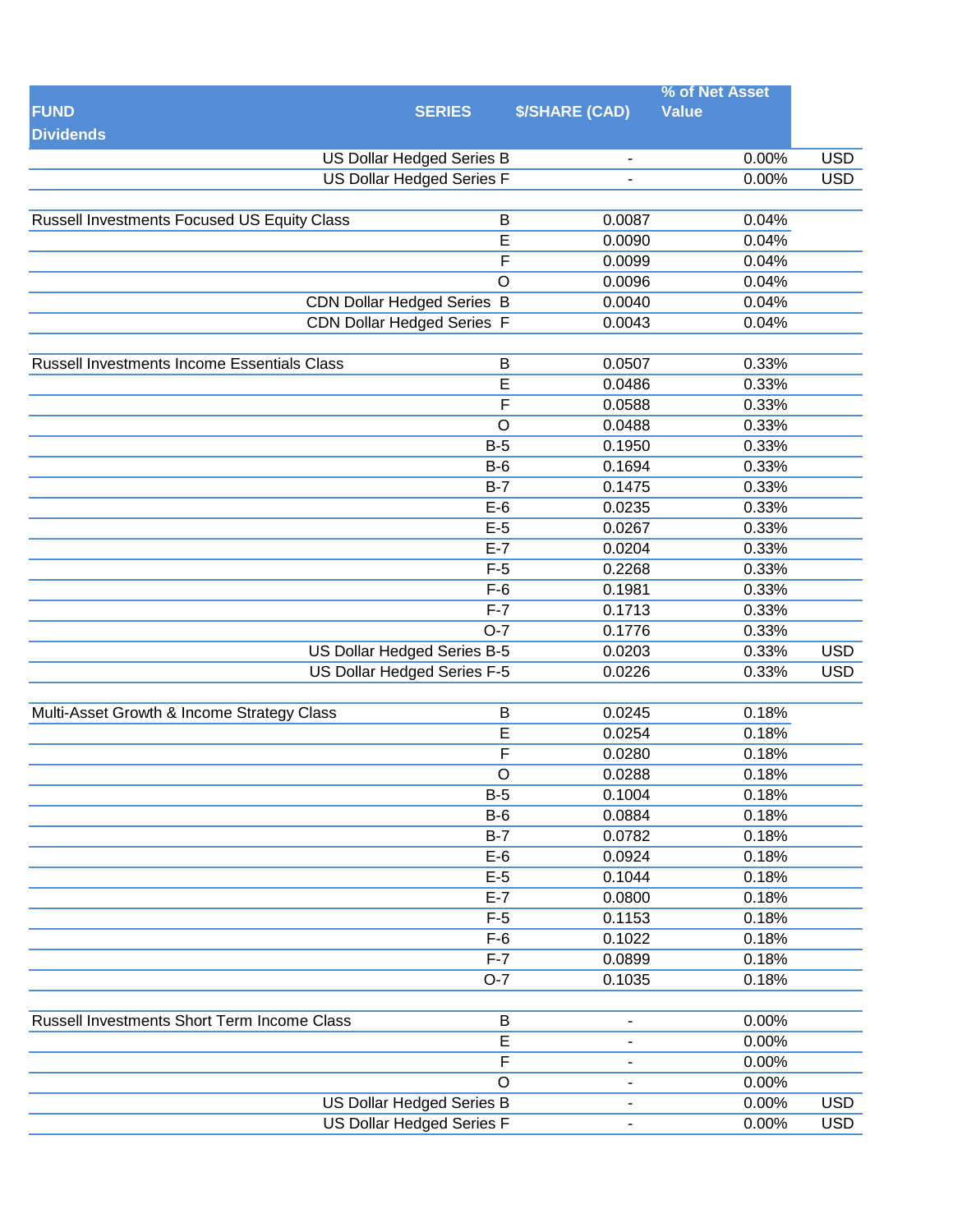| <b>FUND</b><br><b>Dividends</b>               | <b>SERIES</b>           | <b>\$/SHARE (CAD)</b> | % of Net Asset<br><b>Value</b> |
|-----------------------------------------------|-------------------------|-----------------------|--------------------------------|
| <b>Russell Investments Balanced Class</b>     | B                       | 0.0236                | 0.16%                          |
|                                               | $\overline{E}$          | 0.0203                | 0.16%                          |
|                                               | F                       | 0.0282                | 0.16%                          |
|                                               | $B-6$                   | 0.0790                | 0.16%                          |
|                                               | $F-6$                   | 0.0936                | 0.16%                          |
|                                               |                         |                       |                                |
| <b>Russell Investments US Equity Class</b>    | B                       | 0.0054                | 0.02%                          |
|                                               | $\overline{E}$          | 0.0058                | 0.02%                          |
|                                               | F                       | 0.0066                | 0.02%                          |
|                                               | $\circ$                 | 0.0055                | 0.02%                          |
|                                               |                         |                       |                                |
| Russell Investments Balanced Growth Class     | B                       | 0.0300                | 0.19%                          |
|                                               | E                       | 0.0262                | 0.19%                          |
|                                               | F                       | 0.0360                | 0.19%                          |
|                                               | $\circ$                 | 0.0234                | 0.19%                          |
|                                               | $B-7$                   | 0.0871                | 0.19%                          |
|                                               | $F-7$                   | 0.1057                | 0.19%                          |
|                                               |                         |                       |                                |
| Multi-Asset Income Strategy Class             | B                       | 0.0182                | 0.15%                          |
|                                               | E                       | 0.0184                | 0.15%                          |
|                                               | $\overline{\mathsf{F}}$ | 0.0205                | 0.15%                          |
|                                               | $\circ$                 | 0.0174                | 0.15%                          |
|                                               | $B-5$                   | 0.0816                | 0.15%                          |
|                                               | $F-5$                   | 0.0926                | 0.15%                          |
|                                               |                         |                       |                                |
| Russell Investments Conservative Income Class | B                       | 0.0155                | 0.16%                          |
|                                               | E                       | 0.0158                | 0.16%                          |
|                                               | F                       | 0.0174                | 0.16%                          |
|                                               | $\circ$                 | 0.0172                | 0.16%                          |
|                                               | $B-5$                   | 0.0853                | 0.16%                          |
|                                               | $E-5$                   | 0.0127                | 0.16%                          |
|                                               | $F-5$                   | 0.0956                | 0.16%                          |
|                                               |                         |                       |                                |
| Russell Investments Fixed Income Plus Class   |                         |                       |                                |
| (formerly Multi-Asset Fixed Income Class)     | B                       | 0.0007                | 0.01%                          |
|                                               | E                       | 0.0007                | 0.01%                          |
|                                               | F                       | 0.0008                | 0.01%                          |
|                                               | $B-3$                   | 0.0047                | 0.01%                          |
|                                               | $F-3$                   | 0.0050                | 0.01%                          |
|                                               |                         |                       |                                |
|                                               |                         |                       |                                |
| Russell Investments Long-Term Growth Class    | B                       | 0.0375                | 0.21%                          |
|                                               | $\mathsf E$             | 0.0330                | 0.21%                          |
|                                               | $\overline{F}$          | 0.0447                | 0.21%                          |
|                                               | $\circ$                 | 0.0273                | 0.21%                          |